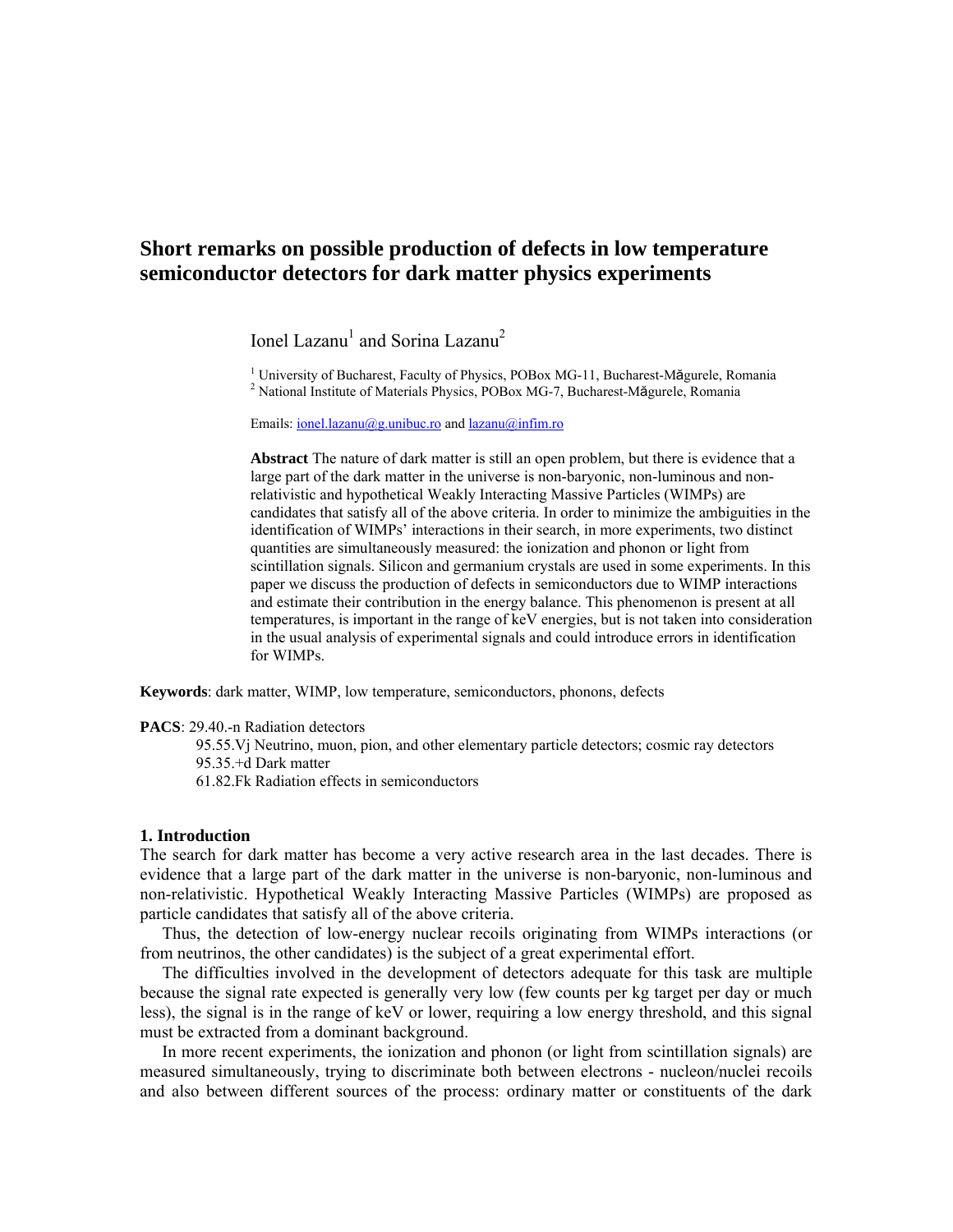matter. In collaborations as e.g. CDMS, EDELWEISS, or GENIUS, semiconductor crystals of silicon and germanium are used.

 In this paper we discuss and estimate the possible errors in the identification of WIMPs due to the production of defects in semiconductors, process present at all temperatures, important in the range of keV energies, but that is not taken into consideration in the usual analysis of experimental signals [1].

# **2. Physical processes and their modelling**

# *2.1 WIMP direct detection*

There are many experimental observations suggesting that the largest part of the matter of the Universe should consist in weakly interacting, non-baryonic, massive and stable particle. WIMPs should be gravitationally trapped inside the galaxy and their mean velocity inside our galaxy is expected to be in the order of hundreds of km/s. It should be possible to detect WIMPs by their elastic scattering with the nuclei of ordinary matter ("direct detection") where the mass of WIMPs is in the range GeV up to 1 TeV. At those velocities, WIMPs should produce typical nuclear recoil energies in the range of tens of keV.

 Supposing for WIMPs an average velocity of the order of 230 km/s [2] and elastic interactions in detector, the energies transferred to recoil nuclei have been calculated. The dependence of the recoil energy of the primary knock-on nucleus in silicon, as a function of WIMP mass and scattering angle is represented in figure 1.



Figure 1. Energy distribution of nuclear recoils in silicon versus WIMP mass and scattering angle for average WIMP velocity of 230 km/s.

 Most probably, the WIMP interacts in a singular interaction, producing a nuclear recoil that initiates a cascade of new interactions.

#### *2.2 Cascade of interactions and defect production by nuclear recoils*

The energy lost by the nuclear recoil in the semiconductor target is divided between ionization (communicated to the electron system), phonons (oscillations of the nuclei in the sites of the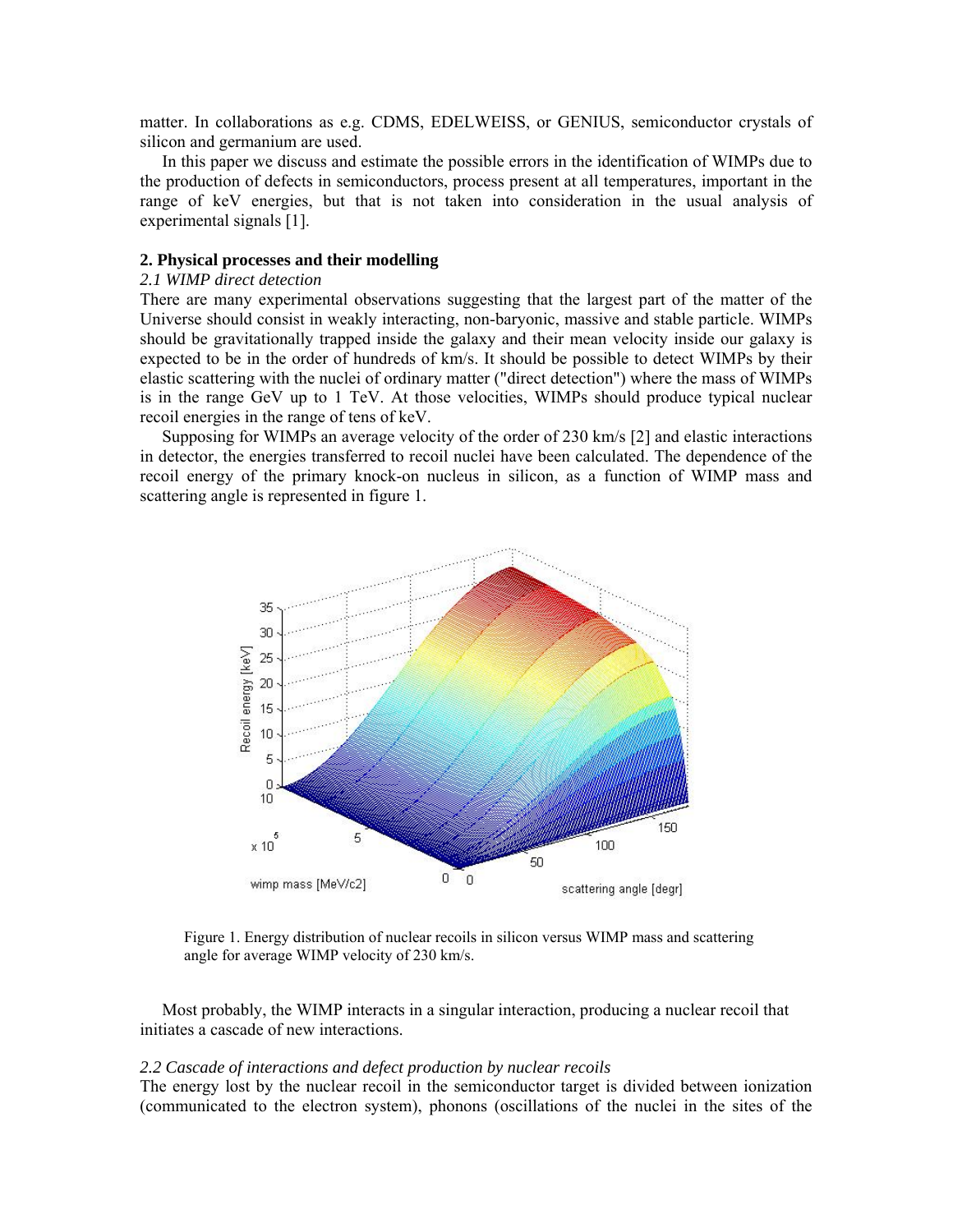crystal) and creation of lattice defects. Both the energy deposited into defect creation and that transmitted as ionization could partially be transferred to the phonon system by defect annihilation and by recombination of electron-hole pairs. In fact, in calorimetric conditions the energy balance is: *Erecoil = Eionization + Ephonon + Estable defects*. The evaluation of the quantity of energy stored in "stable" defects, after the transitory regime, is a difficult task.

 The mechanism of primary defect production works equally well at very low temperatures. It could be described by the following succession of steps: the incident particle hits a nucleus of the target, the primary knock-on, and, if its energy is higher than the displacement energy  $E_d$ , it displaces it from its site in the lattice, leaving behind a vacancy. If the transmitted energy is lower than the threshold energy for displacements, this energy is transferred to the phonon system. On the other side, if the energy of the PKA is high enough, it creates a displacement cascade, composed of equal numbers of vacancies and interstitials, which could also be in the form of close Frenkel pairs. Another type of primary defect, both in silicon and in germanium, is the fourfolded coordination defect (FFCD)  $[3 \div 6]$ .

 The vacancy and the interstitial destroy the fourfold coordination of the lattice and relatively high defect formation energy for these defects is the consequence. For both silicon and germanium it is in the order of  $3 \div 6$  eV [4, 7, 8]. The Frenkel pair is also a defect that conserves the number of particles, and its formation energy is less than the sum of an isolated vacancy and interstitial. In contrast to all these point defects, in the FFCD only two bonds are broken, the formation energy is lower in respect to previously mentioned defects, and the bond length and angles do not significantly deviate from their bulk values.

 In order for a permanent defect to be produced from an initially perfect crystal lattice, the kinetic energy that it receives must obviously be larger than the formation energy of a Frenkel pair. However, while the Frenkel pair formation energies in crystals are typically around 5–10 eV, the average threshold displacement energies are much higher, in the order of 20 eV or higher. The reason for this apparent discrepancy is that the defect formation is a complex multi-body collision process (a small collision cascade) where the atom that receives recoil energy can also bounce back, or kick another atom back to its lattice site. Hence, even the minimum threshold displacement energy is usually clearly higher than the Frenkel pair formation energy. In fact, the displacement energy is the sum between the energy of formation of vacancy  $(\Delta H_f^V)$  and interstitial ( $\Delta H_f^I$ ), and a quantity which goes to the lattice  $(E_L)$ , consisting mostly in a bondbending component [9]:

$$
E_d = \Delta H_f^V + \Delta H_f^I + E_L \tag{1}
$$

The concrete values for  $E_d$  represent a controversial problem [10], because their value depend on crystal symmetry and orientation, direction of the recoil in the lattice (which is function of the direction of the irradiation beam in respect to the axes of symmetry of the crystal, energy and mass of incident particle) and temperature.

 At temperatures around 1K and under this value, the main difference in respect to higher temperatures is related to the mobility of defects: Si and Ge must be discussed separately.

 For the case of low temperature irradiation of silicon, vacancies are frozen in, and close Frenkel pairs are stable at sub-Kelvin temperatures. Interstitials have athermal migration by the Bourgoin - Corbett mechanism [11], and have never been evidenced experimentally. Single vacancies and impurity interstitials (as, e.g. Al<sub>i</sub>, B<sub>i</sub>) [12, 13] were put in evidence. The presence of radiation-produced close Frenkel pairs, stable at the irradiation temperature, has been detected by X-ray measurements on Si irradiated with fast electrons at liquid helium temperature [14]. These defects anneal out after some authors in the temperature range  $10 - 70K$  [15] or, after others (Refs. [16, 17]), around 140 – 160 K.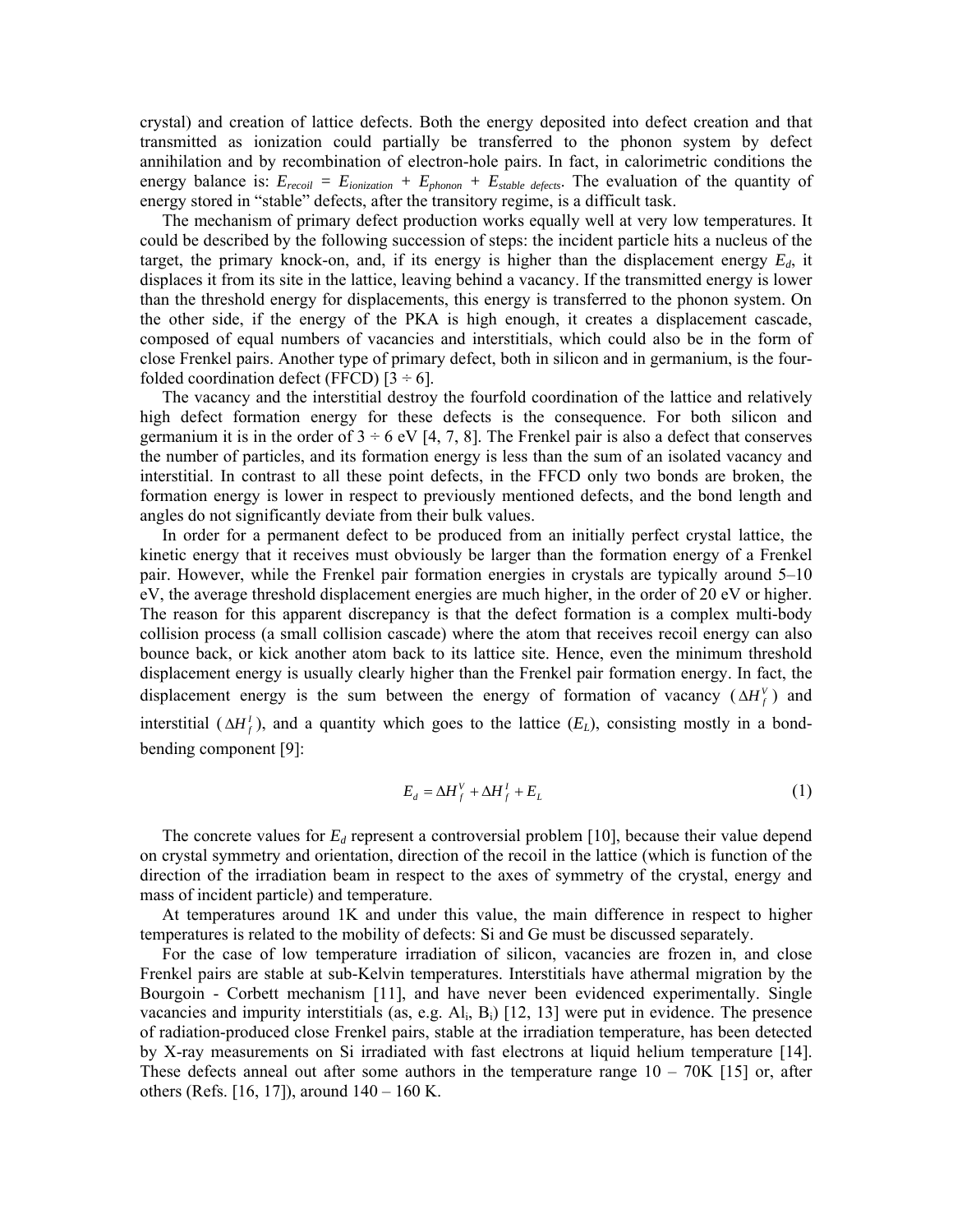In contrast with silicon, interstitials in germanium could be observed; information about the properties of isolated *I* and *V* in Ge has first been obtained by perturbed angular correlation spectroscopy (PAC) trapping experiments [18], as well as by DLTS [19], following low temperature electron irradiation. It seems that the Frenkel pair in *n*-type germanium could be frozen into the lattice at temperatures below 65K, and thus observed [20]. Germanium selfinterstitials and probably vacancies disappear at around 200 K. In *p*-type germanium, the main defects observed are the single vacancy and the gallium interstitial [19]. Both disappear after reaching room temperature without converting to any other defect, such as divacancy *V*-*V* or Ga*i*−*V*, as is the case in silicon.

 The marked difference between Si and Ge is the fact that in Si, primary defects interact with other defects and impurities, as well as between themselves at all temperatures, producing "complex" defects, while in (p-type) Ge the annealing could be complete.

 The average number of displaced atoms in the cascade produced by a PKA of energy *E* has been estimated using the modified Kinchin - Pease displacement damage function  $[21 \div 23]$ . The basic assumptions used in its derivation are that the collisions are binary, elastic and made between similar atoms (implying that if the energy is less than  $E<sub>d</sub>$ , than there is not displaced atom, while atoms receiving energy between  $E_d$  and  $2E_d$  are displaced from their lattice position, but do not contribute to any additional displacements due to subsequent collisions); a correction factor  $\xi$  is applied for PKA energies greater than  $2E_d$ , to account for the electronic stopping power of the material. Therefore, the displacement damage function is:

$$
\langle N_d \rangle = \begin{cases}\n0 & E < E_d \\
\frac{1}{2E_d} & E_d \le E < 2E_d \\
\frac{2E_d}{2E_d} & 2E_d \le E < E_c \\
\frac{2E_c}{2E_d} & E \ge E_c\n\end{cases} \tag{2}
$$

where  $E_c$  is a cutoff energy, of the order of 28 keV for Si targets and 73 keV for Ge ones [24].

 Molecular dynamics simulations of collision cascades initiated by PKA ranging from 100 eV to 1 keV [25] put in evidence a solid to liquid like transformation at the height of the cascade. Upon cooling, the liquid-like regions collapse, resulting in the formation of numerous isolated defects and clusters of defects, collision events following the modified Kinchin Pease model. These simulations found almost no temperature dependence of the collision events at short times, of the order of tens of ps.

 The numbers of vacancy-interstitial pairs created by a single WIMP elastic interaction in silicon and germanium lattices have been calculated, supposing threshold displacement energies of 21 [26] and 25 eV [27] respectively. Figures 2 and 3 present the results for Si and Ge respectively. It could be seen that at high WIMPs masses, the number of vacancy-interstitial pairs is higher in Ge; this is mainly due to the higher energy transferred to the lattice recoil in the elastic interaction. Equal energies transferred to silicon and germanium nuclei correspond to a WIMP mass of around 50 GeV/ $c^2$ . The process of creation of vacancy – interstitial pairs is the most energy consuming from the possible processes of production of primary defects mentioned above, and this is the reason it was considered here.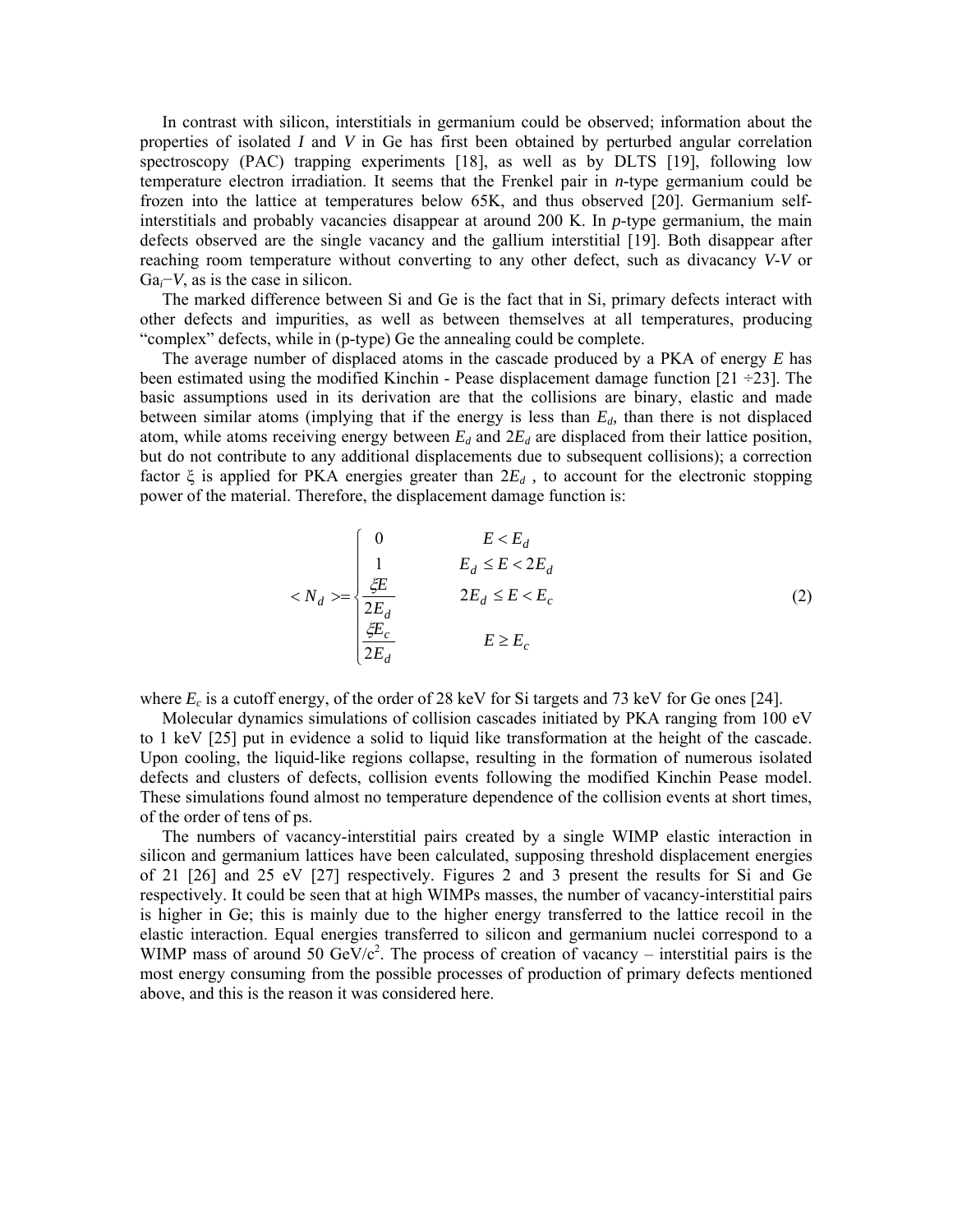

Figure 2: Displacement damage function in Si Vs. WIMP mass and scattering angle



Figure 3 Displacement damage function in Ge Vs. WIMP mass and scattering angle

# **3. Results and comments**

An estimation of the recombination rate of vacancies and interstitials at very low temperatures is obtained in this paper from the measured values of the introduction rates of defects reported in the literature. The introduction rate of defects in Si has been determined based on different types of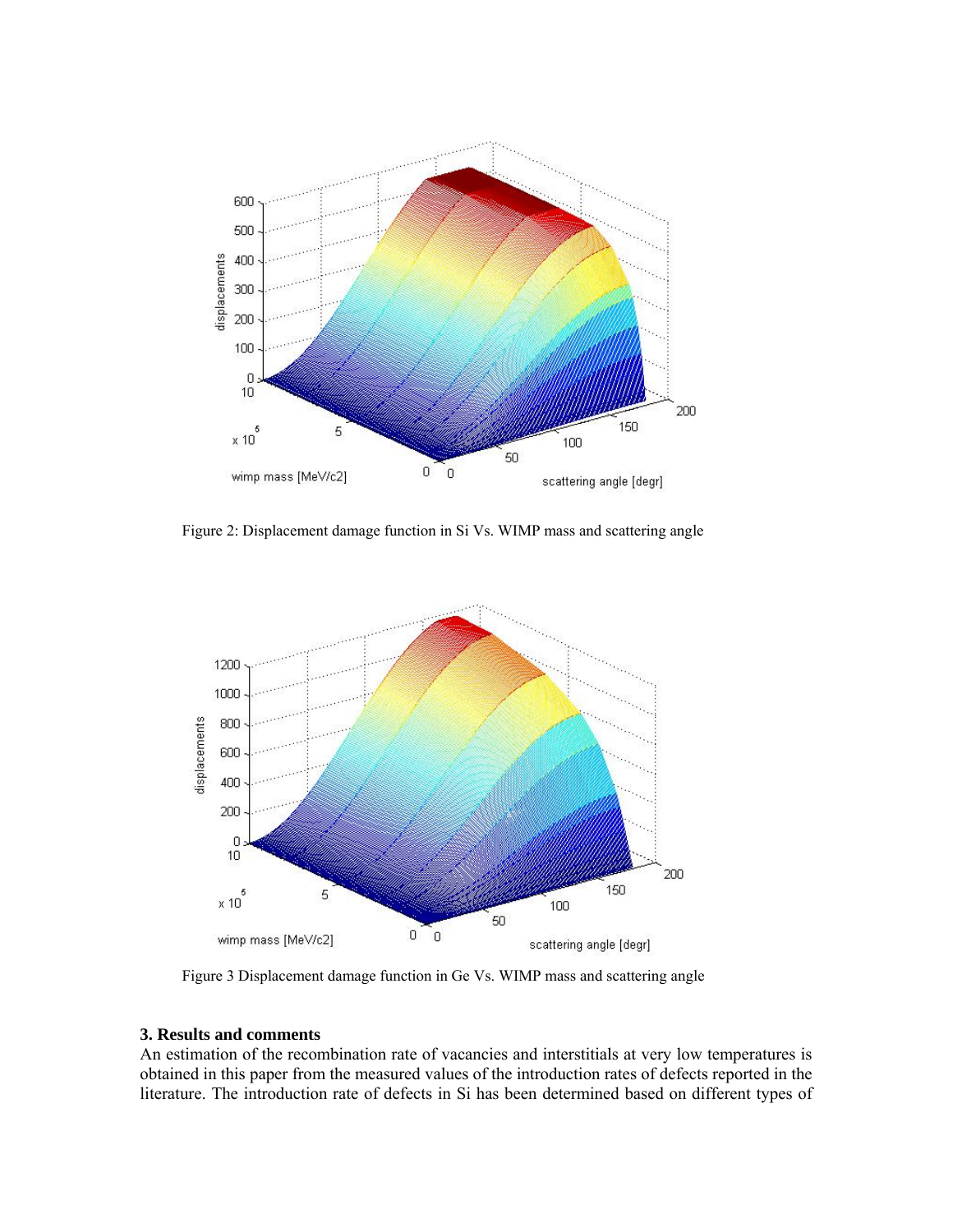measurements, e.g. from the maximum in ac hopping conductance [28], change in the Schottky barrier capacitance [13], investigations of the diffuse scattering intensity and of the change of the lattice parameter [29] following MeV electron irradiation. The compilation of defect introduction rates at low temperatures includes references [13, 15, 25, 28÷30]. The introduction rates depend on the material and on its doping, but have weak temperature dependence. Introduction rates of the order of 1 cm<sup>-1</sup> are typical. A survival rate of vacancy-interstitial pairs in silicon of  $\sim 80\%$  has been estimated and is used in the present calculations. Supposing that the modified Kinchin – Pease model reproduces correctly the production of defects, considering the same survival rate of defects in both silicon and germanium, and taking into consideration the energy balance (1), we estimated a maximal limit of around 12% of recoil energy deposited into defects in silicon and 14% for Ge, that introduces an error in the mass identification of WIMPs considering the kinematics of the interaction up to 25 % in silicon and up to 40 % in germanium respectively..

### **4. Summary and conclusions**

In this paper, the contribution of production of defects in semiconductor detectors due to WIMPs interactions was estimated. This represents a source of errors in WIMPs mass identification.

 A difficulty in the evaluation of the energy stored in defects is represented by the fact that more types of primary defects are possible: in this respect, the most unfavourable case was considered, when only vacancy – interstitial pairs were formed. Another difficulty is related to the values used both for the displacement energy, and for the energy of formation of vacancy and interstitial, most of them with a wide scatter. The correlation between the degradation and macroscopic changes in detector parameters or the theoretical modelling of degradation in the semiconductor calorimeter represent possible ways to correct the errors in identification.

## **Acknowledgements**

This work was supported by the Romanian National University Research Council, under contract IDEI 901/2008.

#### **References**

- [1] Neganov B S, Trofimov V N and Stepankin V 1993 *J. Low Temp. Phys*. **93** 417 Luke P N 1988 *J. Appl. Phys*. **64** 6858 Luke P N, Beeman J, Goulding F S, Labov S E and Silver E H 1990 *Nucl. Instr. Meth. Phys. Res.* A **289** 406
- 
- [2] Bertone G, Hooper D and Silk J. 2005 *Phys. Rept*. **405** 279<br>
[3] Goedecker S, Deutsch Th and Billard L 2002 *Phys. Rev. Let*
- [4] Lazanu I, Lazanu S 2006 *Phys. Scripta* **74** 201
- [3] Goedecker S, Deutsch Th and Billard L 2002 *Phys. Rev. Lett.* **88** 235501 [5] Moreira M D, Miwa R H, Venezuela P 2004 *Phys. Rev*. B **70**, 115215
- [6] [Caliste](http://scitation.aip.org/vsearch/servlet/VerityServlet?KEY=ALL&possible1=Caliste%2C+Damien&possible1zone=author&maxdisp=25&smode=strresults&aqs=true) D, [Pochet](http://scitation.aip.org/vsearch/servlet/VerityServlet?KEY=ALL&possible1=Pochet%2C+Pascal&possible1zone=author&maxdisp=25&smode=strresults&aqs=true) P, [Deutsch](http://scitation.aip.org/vsearch/servlet/VerityServlet?KEY=ALL&possible1=Deutsch%2C+Thierry&possible1zone=author&maxdisp=25&smode=strresults&aqs=true) T and [Lançon](http://scitation.aip.org/vsearch/servlet/VerityServlet?KEY=ALL&possible1=Lancon%2C+Frederic&possible1zone=author&maxdisp=25&smode=strresults&aqs=true) F 2007, *Phys. Rev***.** B **75,** 125203
- [7] Fukata N, Kasuya A and Suezawa M 2002 *Physica* B **308-310** 1125
- De Souza M M, and Sankara Narayanan E M 1998 *Defect Diffusion Forum* **153–155** 69
- [8] Spiewak P. Kurzydowski K J, Vanhellemont J, Clauws P, Wabinski P, Mynarczyk K, Romandic I, and Theuwis A 2006 *Mat. Sci. Sem. Proc.* **9** 465
- [9] Fahey P M, Griffin P B and Plummer J D 1989, *Rev. Mod. Phys*. **61** 289
- [10] Lazanu S and Lazanu I 2007 *Nucl. Instr. Meth. Phys. Res.* A **583** 165
- [11] Bourgoin J C and Corbett J W 1972 *Phys. Lett.* **38A** 135
- Watkins G D 1975 Lattice Defects in Semiconductors 1974 (Inst. Phys. Conf. Ser. 23) ed F A Huntley (Bristol: Institute of Physics Publishing) p 1 Watkins G D 1987 *Physica* B **145** 39-44
- [13] Awadelkarim O O 1987 *Physica* B **145** 39
- [14] Zillgen H 1997 PhD Thesis, Rheinisch-Westfalische Technische Hochschule Aachen, Germany
- [15] Emtsev V, Ehrhart P, Poloskin D S and Emtsev K V 2007 *J. Mater. Sci. Mater. Electron* **18** 711
- [16] Zangenberg N, Goubet J J and Larsen A N, 2002 *Nucl. Instr. Meth. Phys. Res.* B **186** 71
- [17] Mukashev B N, Abdullin Kh A and Gorelkinskii Yu V 2002 *Nucl. Instr. Meth. Phys. Res.* B **186** 83